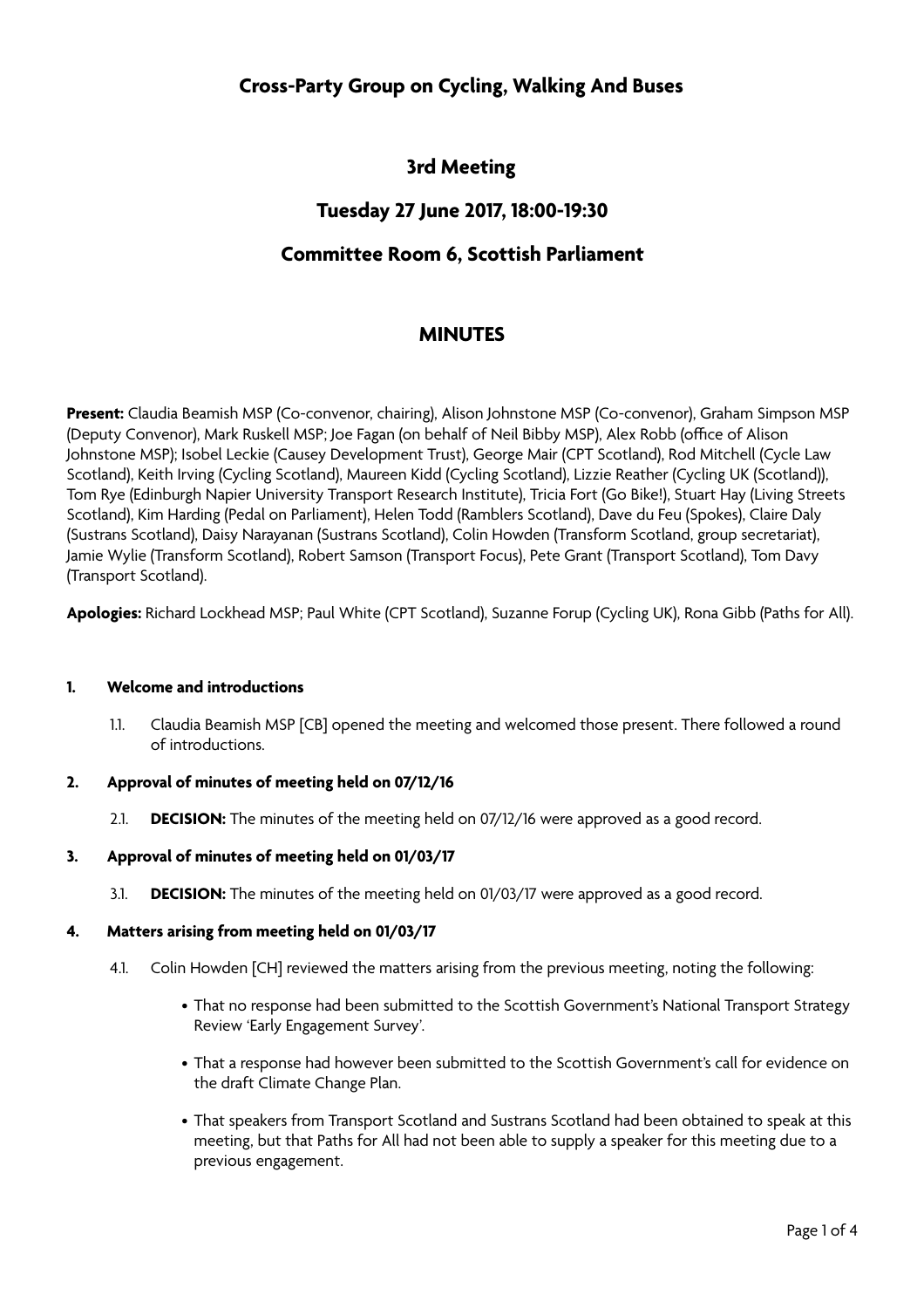#### **5. Membership applications**

5.1. CH reported that we had a request to join the group from Simon Pilpel (South Lanarkshire Council). Graham Simpson MSP indicated that he knew Simon, and recommended his approval as a member of the group. The group agreed unanimously to this proposal. **DECISION:** Simon Pilpel to be added to membership of the group. **ACTION: CH** to advise Simon re. this decision.

#### **6. Scottish Government transport bill**

- 6.1. A presentation was made by Tom Davy (Head of Bus & Local Transport Policy, Transport Scotland) [TD] and Pete Grant (Team Leader, Bus Policy, Transport Scotland) [PG] on the topic of the Scottish Government's forthcoming Transport Bill.
- 6.2. TD prefaced his comments by saying that he could only go into a certain amount of detail as a Ministerial decision was still to be taken as regards its final content and when it would be introduced to Parliament.
- 6.3. TD indicated that the Bill would be likely to include proposals regarding: (i) road works and their regulation; (ii) bus services; (iii) responsible parking; and (iv) smart and integrated ticketing.
- 6.4. TD noted that there was on ongoing consultation on parking (ending 30/06/17) and that further consultation should be expected on both the road works & bus services aspects of the Bill.
- 6.5. PG spoke in more detail regarding the bus services aspects of the Bill. He highlighted the scale of bus operations compared to other forms of public transport, and the importance of bus services not only to those on lower incomes, but also to the wider economy. However, bus services had sufered a significant long-term decline in patronage, which had continued in recent years, although there were regional diferences. PG highlighted a variety of factors which might explain this, including increases in car ownership, the rise of online shopping, and road congestion.
- 6.6. PG indicated that the Bill was likely to include options for Local Authorities (statutory partnerships; local franchising; Local Authority ownership), measures on open data, and provisions for smart and integrated ticketing (multi-modal).

### **7. Active Travel Task Force**

- 7.1. Daisy Narayanan (Deputy Director, Built Environment at Sustrans Scotland) [DN] presented on the topic of the Scottish Government's Active Travel Task Force.
- 7.2. DN reported that the Task Force had been set up following some high-profile setbacks in 2016 for existing and proposed segregated cycle routes, and challenges faced in implementing other routes. The group is chaired by Transport Scotland chief executive Roy Brannen, and also includes representatives of Cosla, SCOTS and the Regional Transport Partnerships. DN indicated that she herself was representing seven national active and sustainable transport NGOs. Minister for Transport and Islands Humza Yousaf MSP had also been present at the first meeting of the Task Force.
- 7.3. DN indicated that the Task Force was "currently in listening mode": it had issued a call for written evidence, was now in the process of receiving oral evidence, and had further evidence-gathering sessions planned. Later in the year, there would be a summit for Local Authorities, and it was expected that a report would be presented to the Minister by the end of this year.
- 7.4. DN noted that emerging themes included, amongst other things, "cultural barriers", government processes (such as the Planning Review, Climate Change Plan, and STPR2), the visibility of leadership, future technologies, community engagement and co-design, "turning evidence into stories", and the quality of design and community engagement.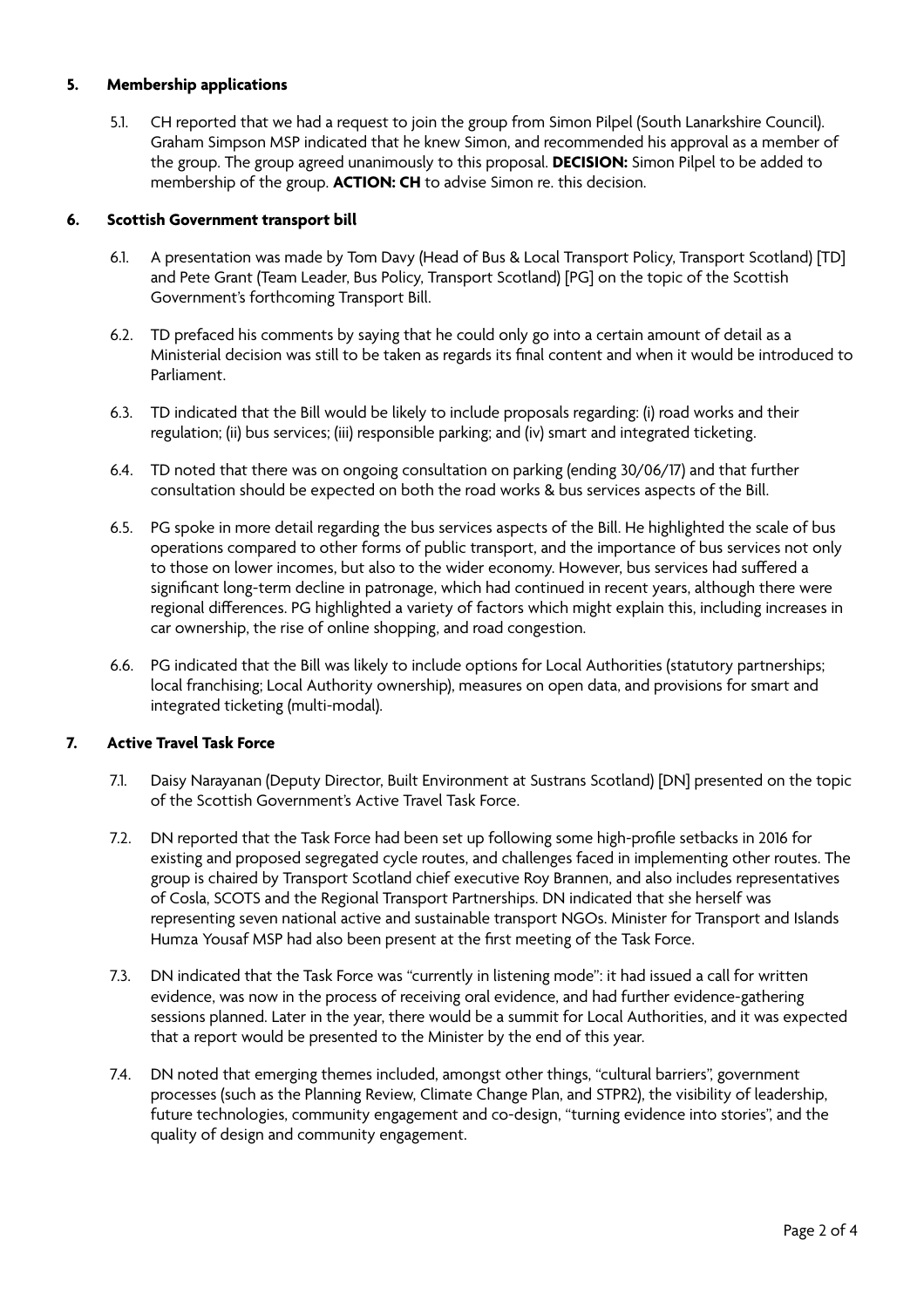### **8. Q&A**

- 8.1. Tom Rye asked TD/PG regarding permitting schemes for road works. The response was that the current view was that this might not be appropriate for Scottish circumstances.
- 8.2. Dave du Feu asked TD/PG regarding bus lanes, noting that there had been a reduction in their operational period in Edinburgh. George Mair confirmed that bus operators in Edinburgh had not been pleased with this decision. Tricia Fort raised concerns regarding conditions for bus services in Glasgow. CH questioned whether the Bill might not do something directly regarding road congestion. PG indicated that he was aware of the research by Greener Journeys and others regarding this matter, and suggested that this would be a topic for the partnerships, as enabled by the Bill, to consider.
- 8.3. Robert Samson noted that the Bill proposals were focussed on bus operators and Local Authorities, and asked where is the voice of bus passengers. PG indicated that he was aware that bus passengers were often not well represented in transport discussions, and that the Scottish Government had a responsibility to ensure that passengers are heard at the national level. PG suggested that Bus Users Scotland might be an appropriate group to invite to address a future meeting of the CPG.
- 8.4. Lizzie Reather asked DN a question regarding place-making, and in particular speaking in language appropriate to diferent audiences.
- 8.5. Keith Irving asked TD/PG regarding the timescales for consultation on road works, and whether there might be mention of Low Emission Zones in the Bill. He received the response that the road works consultation should be expected "soon". It was currently felt that legislation might not be needed on LEZs.
- 8.6. Alison Johnstone MSP expressed the view that she couldn't see what more evidence could be needed to make the case for substantial investment in active travel, and bemoaned the slow progress in establishing infrastructure for walking and cycling across the country.
- 8.7. CB thanked the speakers for their presentations, and for engaging in an open and informative fashion in the discussion that had followed. CB clarified that the speakers were content for their email addresses to be shared with CPG members should group members have further points that they wished to raise.

### **9. Q&A**

- 9.1. CB raised the topic of tram/cycle safety, highlighted the recent tragic death of Zhi Min Soh at the West End in Edinburgh, and suggested that the CPG might want to consider this matter. Tom Rye and DN suggested that it might be appropriate to broaden consideration to road danger more generally; this view was supported by Graham Simpson MSP, not least as it would be of greater interest to those groups from outside Edinburgh. **DECISION:** It was agreed that the group would return to the issue of 'road danger' at a future meeting.
- 9.2. Dave du Feu pointed out that Parliament's Health and Sport Committee was seeking evidence on how far the health and sport budget reflects government stated priorities as set out in the National Performance Framework and elsewhere. He suggested that the group might submit Parliamentary Questions regarding the relationship between Scottish Government transport spending priorities and the Government's National Indicators. CB indicated that this matter could be pursued by herself as an MSP (and indeed by other MSPs) rather than by the CPG.Tricia Fort asked whether the group would write to a transport conference organiser asking why the conference programme had no speaker on active travel. After discussion, there was a vote which agreed by 8-2 not to take forward this proposal.

#### **10. Proposals for date & theme for next meeting**

- 10.1. CB asked for suggestions regarding themes for following meetings.
- 10.2. CH suggested that having considered the Transport Bill that the group might also want to ask the Scottish Government to supply a speaker on the topic of Strategic Transport Projects Review 2 (STPR2).